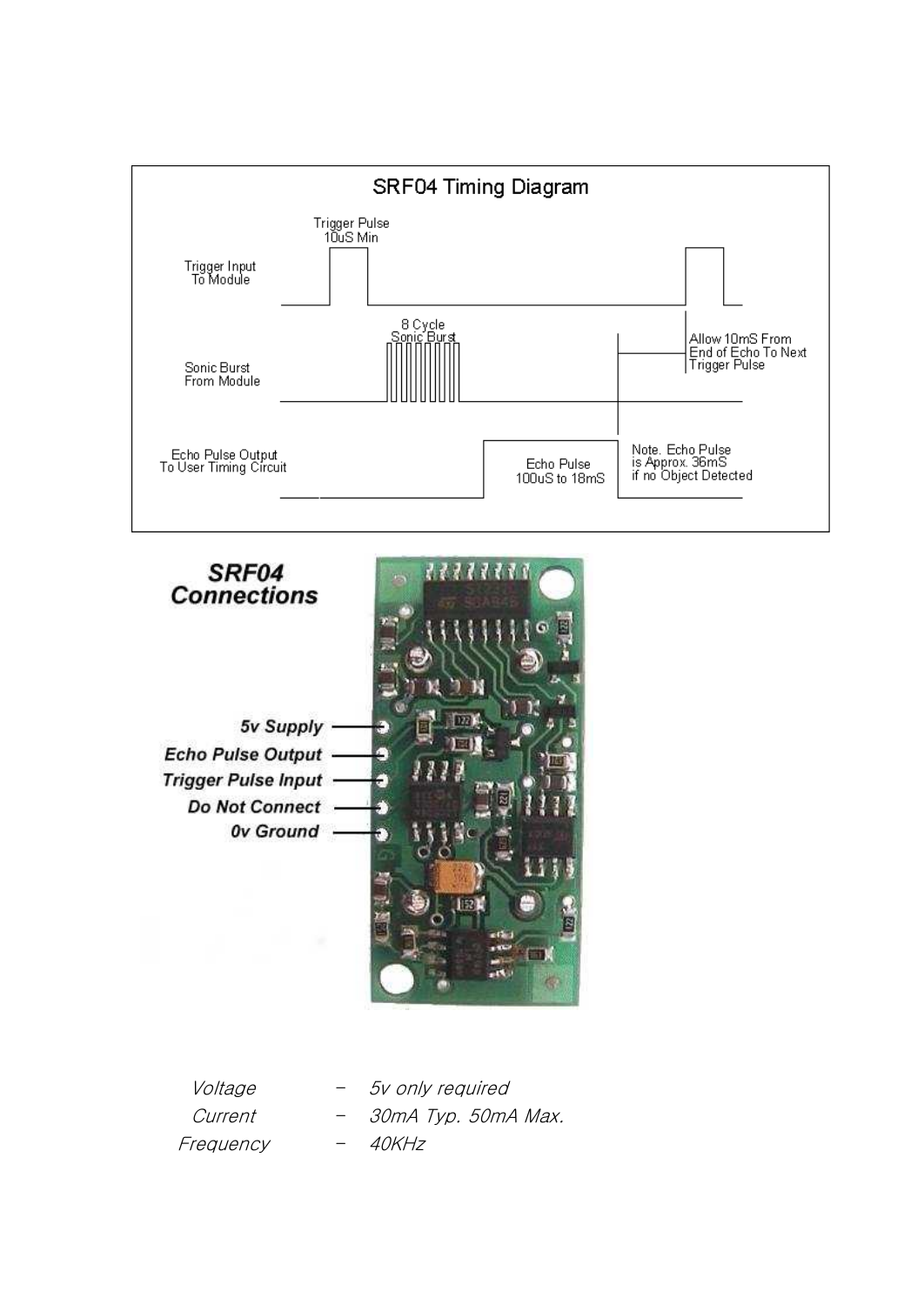| Max Range         |  | $-$ 3 m                                          |
|-------------------|--|--------------------------------------------------|
| Min Range         |  | $-$ 3 cm                                         |
| Sensitivity       |  | - Detect 3cm diameter broom handle at $> 2 m$    |
| Input Trigger     |  | - 10uS Min. TTL level pulse                      |
| Echo Pulse        |  | Positive TTL level signal, width proportional to |
|                   |  | range.                                           |
| <i>Small Size</i> |  | - 43mm x 20mm x 17mm height                      |

# Connecting SRF04 Sonar Modules to the BX-24



## Introduction

The SRF04 module is controlled by a trigger pulse from the BX-24 host controller of around 10uS duration. After receiving the trigger pulse, the SRF04 will raise its echo pulse and wait for a returning echo. As soon as the echo is detected by the SRF04, it will lower its echo line again. The BX-24 host controller will measure the width of the echo pulse and use this to calculate the range.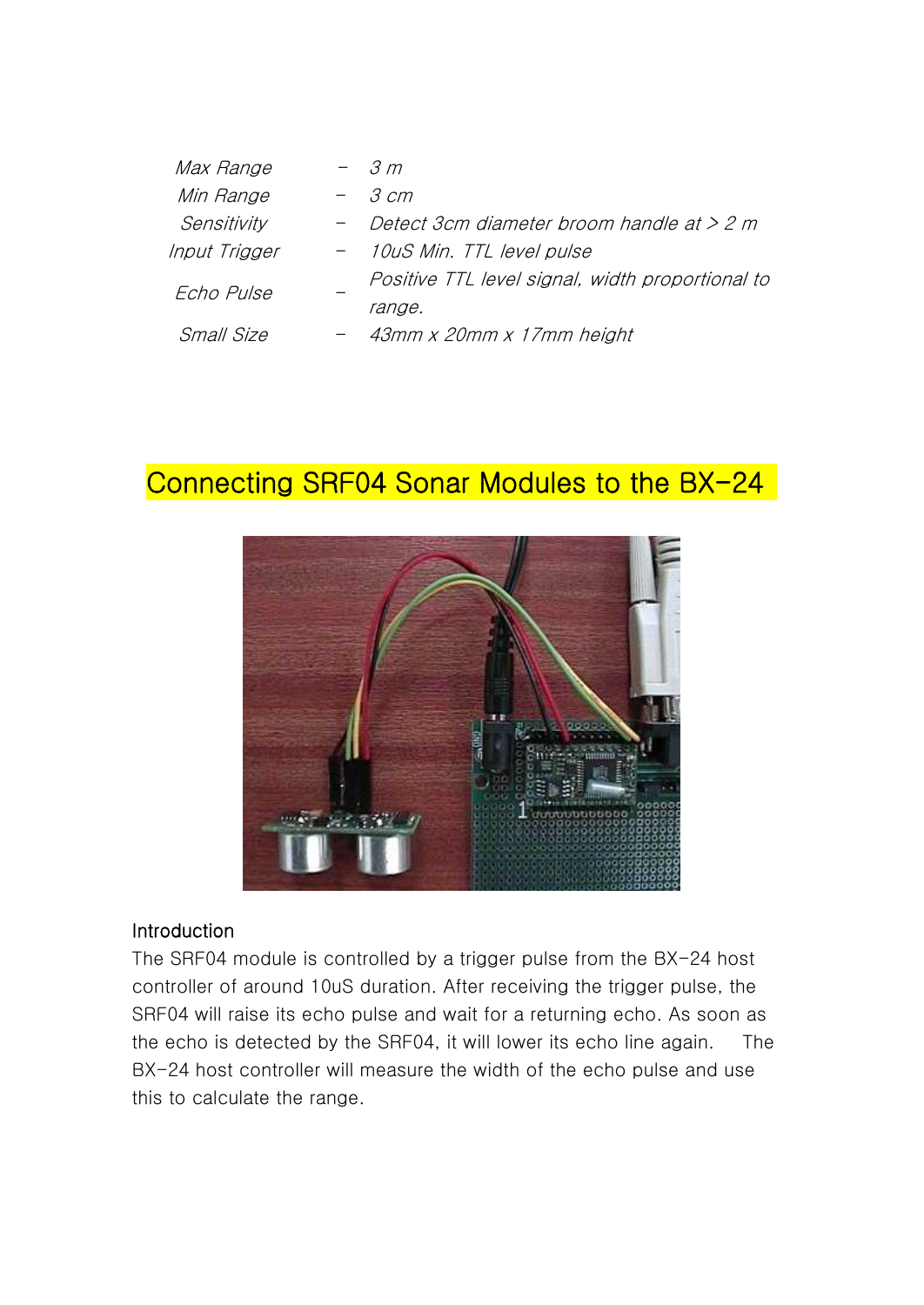Although we have powered the SRF04 from the BX-24 in the photo above, the BX-24's internal 5y regulator is not suitable for powering much external circuitry. It will power a single SRF04 OK, but anything more and I would recommend you use a separate 5v regulator as shown in the schematic below. Further SRF04's can be connected, not shown here, with each SRF04 requiring its own input and output pins.



### Circuit Schematic for connecting an SRF04 Sonar Module to the BX-24

| 1米米)  |                                                       |  |  |
|-------|-------------------------------------------------------|--|--|
| 日本米   | 米米                                                    |  |  |
| 株米    | **<br>SRF04 Demonstration Software for the BX-24      |  |  |
| 188   | 宋米                                                    |  |  |
| 188   | Copyright 2002 - Devantech Ltd<br><b>**</b>           |  |  |
| 188   | Commercial use of this software is prohibited<br>**   |  |  |
| 株米    | $**$<br>Private and educational use only is permitted |  |  |
| 188   | 宋米                                                    |  |  |
| 株米    | **<br>Written by Gerald Coe - February 2002           |  |  |
| 株米    | 米米                                                    |  |  |
| ***** |                                                       |  |  |
|       |                                                       |  |  |
|       | Sub Main $()$                                         |  |  |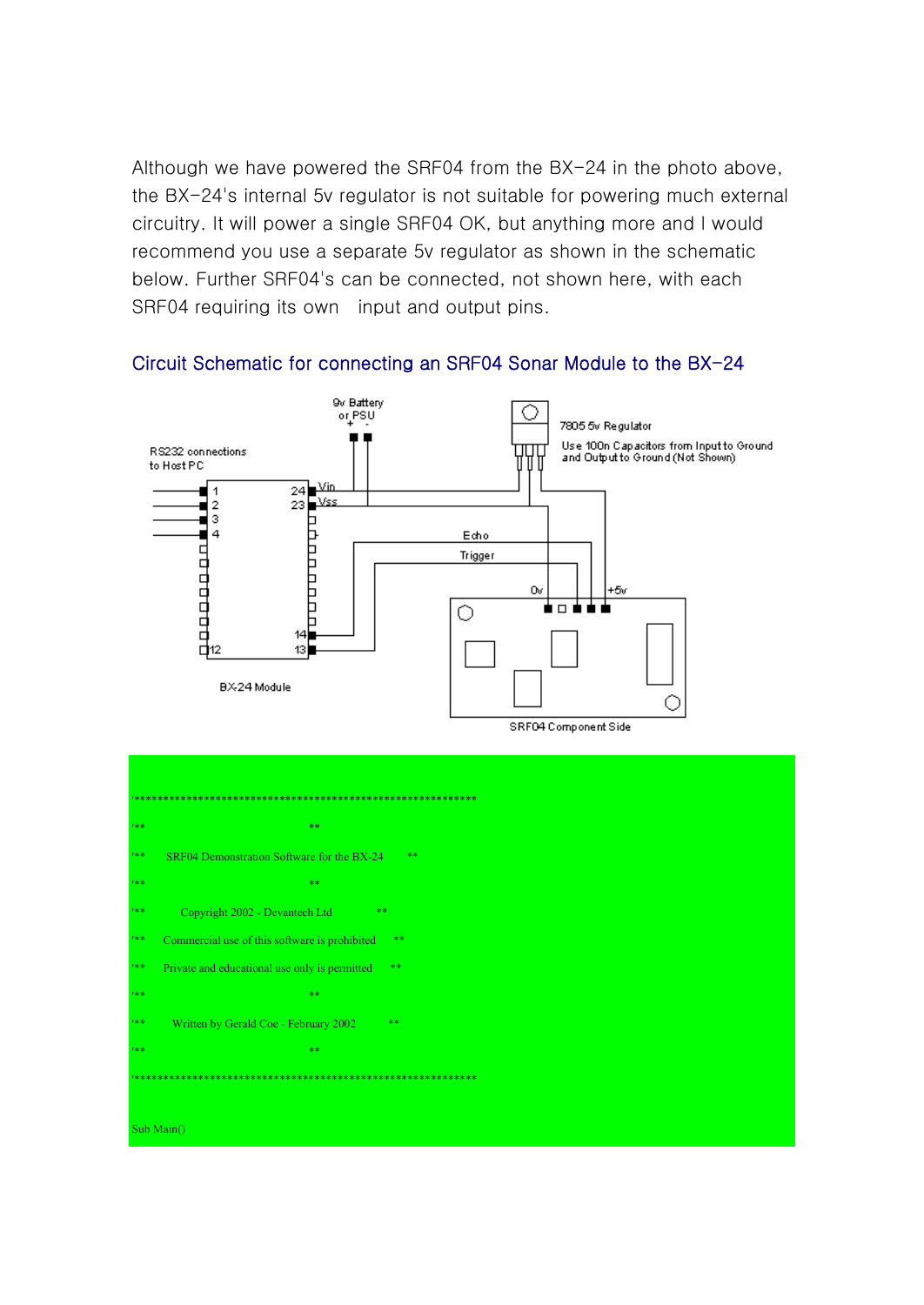| Const EchoPin As Byte = $14$                                        | 'Define which pins you want to use here |  |
|---------------------------------------------------------------------|-----------------------------------------|--|
| Const TrigPin As Byte = $13$                                        |                                         |  |
| Dim Range As Integer                                                |                                         |  |
|                                                                     |                                         |  |
| Call PutPin(EchoPin, bxInputTristate)                               |                                         |  |
| Call PutPin(TrigPin, bxOutputLow)                                   |                                         |  |
| do                                                                  |                                         |  |
| Call PulseOut(TrigPin, 10, 1) <sup>'10uS</sup> Trigger pulse        |                                         |  |
| Range = PulseIn(EchoPin, 1) \ 54 values 54 for Cm or 137 for Inches |                                         |  |
| Debug.Print "Range is "; CStr(Range)                                |                                         |  |
| Call Delay $(0.1)$                                                  | ' 100mS to next ping (minimum is 10mS)  |  |
| loop                                                                |                                         |  |
| End Sub                                                             |                                         |  |
|                                                                     |                                         |  |

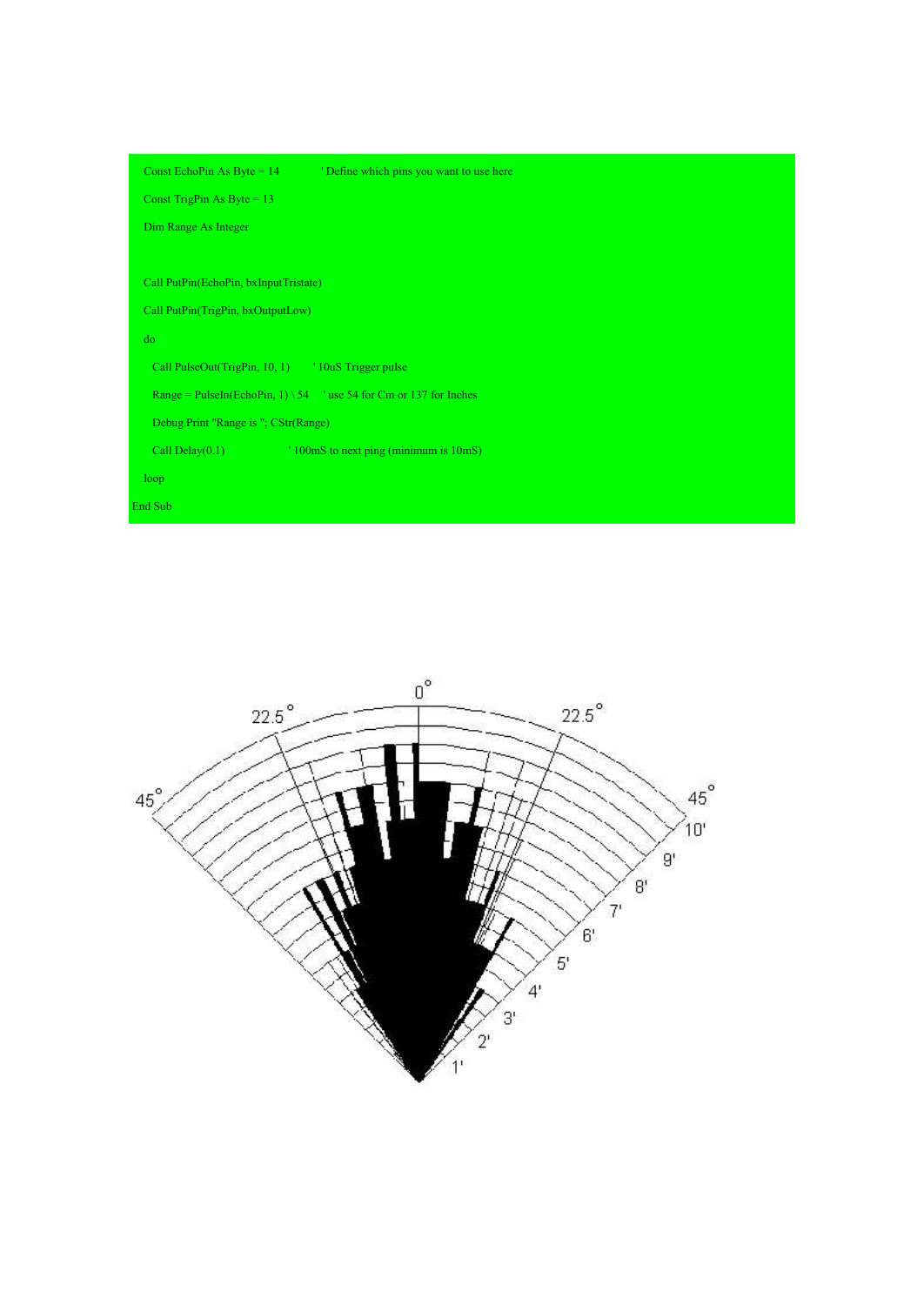### '**Sensor Information**

This high performance ultrasonic range finder is compact and measures an amazingly wide range from 3cm to 3m. This ranger is perfect for your robot, or any other projects requiring accurate ranging information.

If you are new to electronics in general, and microcontrollers in particular, the book "Programming and Customizing the Basic Stamp Computer" by Scott Edwards is highly recommended. The founder of the "Stamp Applications" series in Nuts & Volts magazine has compiled a comprehensive guide to understanding this technology.

#### **How does it work?**

The URS is a straight-forward ultrasonic range sensor. The host microcontroller provides a positive going pulse on the INIT pin on the sonar module to begin a reading. After the INIT input pin goes low, the sonar module emits a ping. After the ping, the ECHO output goes high. It returns low again when the module receives an echo. Check out a BS2 example program

Devantech SRF04 Example

| wDist | var | word |
|-------|-----|------|
|-------|-----|------|

'

'

INIT con 0 ECHO con 1

' CONVERSION FACTORS

The PULSIN command returns the round-trip echo time in 2us units which is equivalent to the one-way trip time in 1us units. ' $distance = (echo time) / (conversion factor)$ '' and 'n bestelling use 74 for inches (73.746us per 1 in) ' use 29 for centimeters (29.033us per 1 cm)